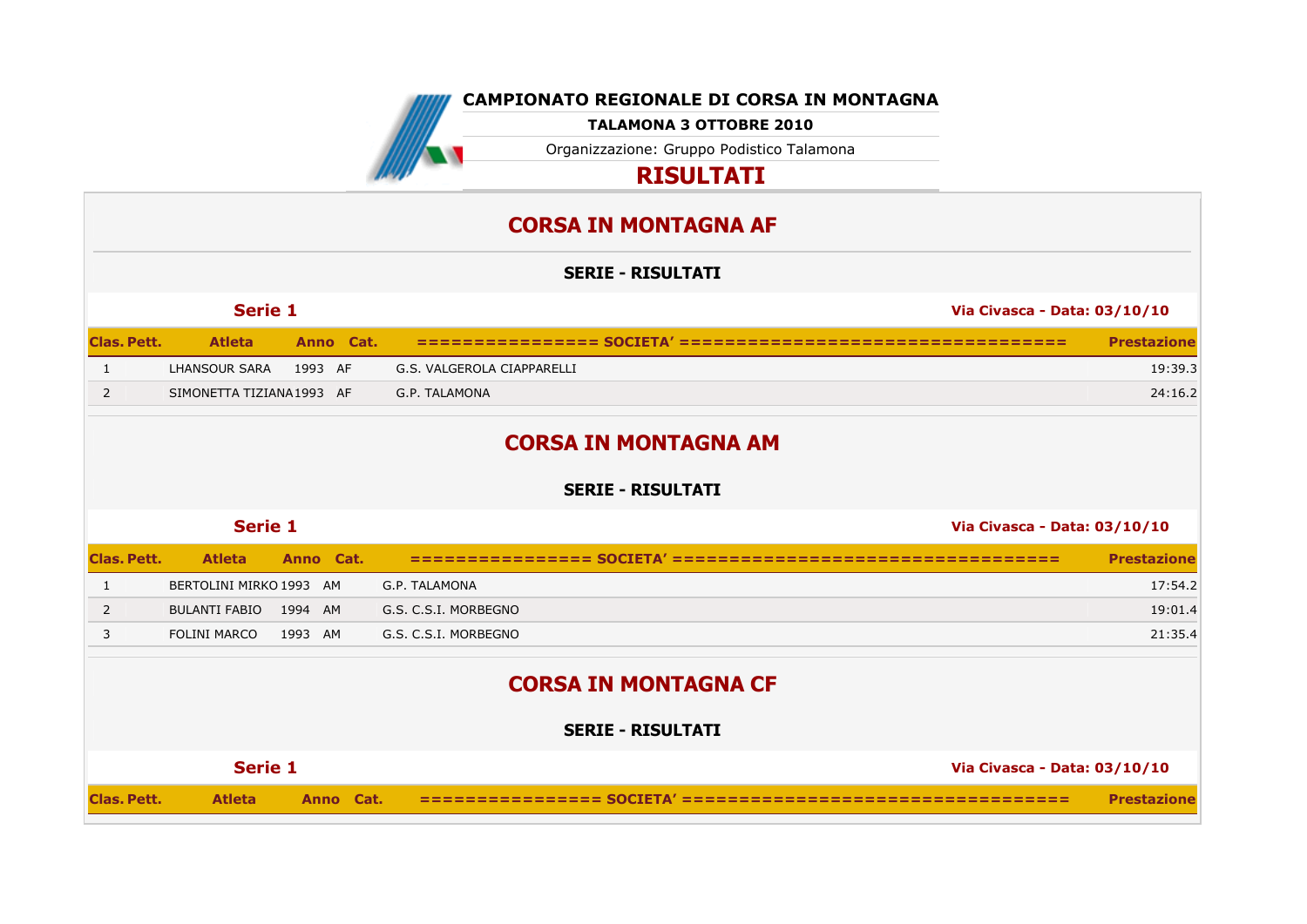| 1              | NHILI LOUBNA               | 1996 CF | ATL. CENTRO LARIO           | 8:41.2  |
|----------------|----------------------------|---------|-----------------------------|---------|
| 2              | RAVISCIONI SILVIA          | 1995 CF | G.P. VALCHIAVENNA           | 8:45.5  |
| 3              | <b>GINI ALESSIA</b>        | 1996 CF | G.P. VALCHIAVENNA           | 8:51.6  |
| $\overline{4}$ | <b>DUCA VALENTINA</b>      | 1996 CF | G.S. C.S.I. MORBEGNO        | 8:55.3  |
| 5              | <b>BARRI MARTINA</b>       | 1995 CF | G.P. SANTI NUOVA OLONIO     | 8:58.5  |
| 6              | <b>ZECCA ALESSIA</b>       | 1996 CF | G.S. VALGEROLA CIAPPARELLI  | 9:11.2  |
| $\overline{7}$ | <b>BARRI ILARIA</b>        | 1996 CF | G.P. SANTI NUOVA OLONIO     | 9:13.0  |
| 8              | <b>GIORDANI ESTER</b>      | 1996 CF | A.S. LANZADA                | 9:17.7  |
| 9              | COMPAGNONI GIULIA 1996 CF  |         | ATL. ALTA VALTELLINA - FILA | 9:21.6  |
| 10             | BRICALLI FRANCESCA1996 CF  |         | A.S. LANZADA                | 9:43.5  |
| 11             | DELLA ZOPPA GIULIA 1996 CF |         | G.P. SANTI NUOVA OLONIO     | 9:44.5  |
| 12             | SANI CAMILLA               | 1995 CF | G.P. VALCHIAVENNA           | 9:54.2  |
| 13             | CALIGARI GLORIA            | 1995 CF | G.P. VALCHIAVENNA           | 10:03.1 |
| 14             | <b>RUFFONI FULVIA</b>      | 1995 CF | G.S. C.S.I. MORBEGNO        | 10:34.4 |
| 15             | <b>RUFFONI ALESSIA</b>     | 1995 CF | G.S. C.S.I. MORBEGNO        | 11:01.2 |
| 16             | RAVA SILVIA                | 1995 CF | ATL. CENTRO LARIO           | 11:28.4 |
| 17             | COLZANI BEATRICE           | 1995 CF | G.S. C.S.I. MORBEGNO        | 12:54.7 |
| 18             | LUZZI ANITA                | 1996 CF | G.P. TALAMONA               | 13:56.6 |

|                | <b>CORSA IN MONTAGNA CM</b>           |           |                                           |                    |  |  |  |
|----------------|---------------------------------------|-----------|-------------------------------------------|--------------------|--|--|--|
|                |                                       |           | <b>SERIE - RISULTATI</b>                  |                    |  |  |  |
|                | Serie 1                               |           | Via Civasca - Data: 03/10/10              |                    |  |  |  |
| Clas, Pett.    | <b>Atleta</b>                         | Anno Cat. | ================= SOCIETA' ============== | <b>Prestazione</b> |  |  |  |
|                | <b>DELLA RODOLFA</b><br><b>ANDREA</b> | 1996 CM   | A.S. LANZADA                              | 15:08.5            |  |  |  |
| $\overline{2}$ | SILVANI RAFFAELE                      | 1995 CM   | G.P. VALCHIAVENNA                         | 15:47.5            |  |  |  |
| 3              | <b>MASOLINI GABRIELE</b>              | 1996 CM   | G.P. VALCHIAVENNA                         | 15:48.1            |  |  |  |
| $\overline{4}$ | SPEZIALE DAVIDE                       | 1995 CM   | G.S. C.S.I. MORBEGNO                      | 16:13.1            |  |  |  |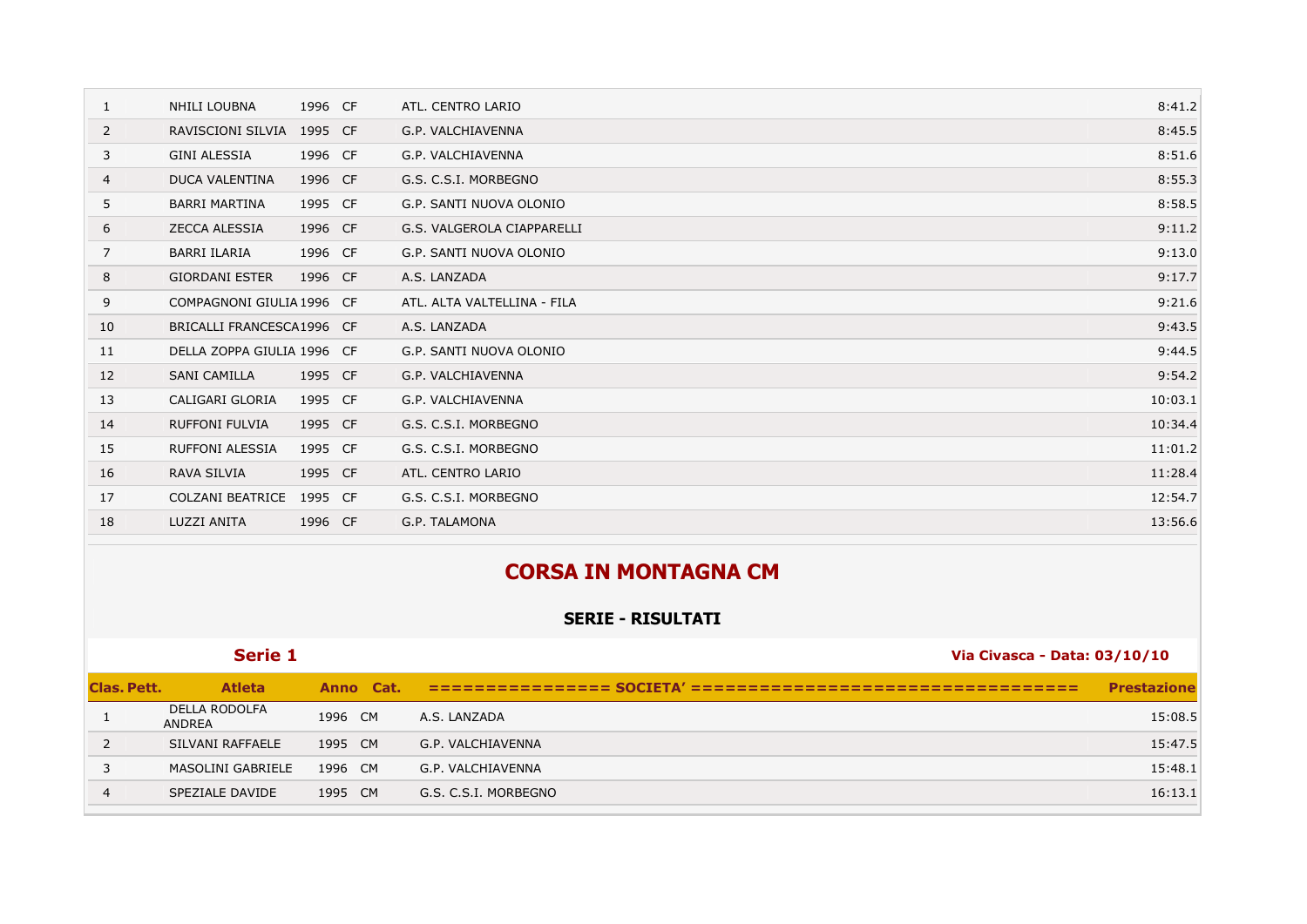| 5  | BRADANINI MATTEO            | 1995 CM | U.S. BORMIESE ATL.         | 16:34.3 |
|----|-----------------------------|---------|----------------------------|---------|
| 6  | ABATE STEFANO               | 1995 CM | G.S. C.S.I. MORBEGNO       | 16:47.0 |
| 7  | MONCECCHI DANIELE           | 1995 CM | CENTRO OLIMPIA PIATEDA     | 17:21.2 |
| 8  | SPOSETTI ALESSANDRO 1996 CM |         | G.P. VALCHIAVENNA          | 17:59.9 |
| 9  | <b>GERONIMI GIACOMO</b>     | 1996 CM | G.P. VALCHIAVENNA          | 18:08.3 |
| 10 | MENGHI DANIELE              | 1996 CM | G.S. VALGEROLA CIAPPARELLI | 18:16.3 |
| 11 | SCIUCHETTI RAFFAELE         | 1996 CM | G.P. VALCHIAVENNA          | 18:23.4 |
| 12 | ZUGNONI DAVIDE              | 1996 CM | G.S. VALGEROLA CIAPPARELLI | 18:35.9 |
| 13 | <b>SCANDOLERA IVAN</b>      | 1996 CM | G.P. VALCHIAVENNA          | 19:06.5 |
| 14 | <b>CAMERO MATTEO</b>        | 1996 CM | G.S. C.S.I. MORBEGNO       | 19:23.3 |
| 15 | RIVA RICCARDO               | 1995 CM | G.P. TALAMONA              | 19:46.0 |
| 16 | LHANSOUR YASSINE            | 1995 CM | G.S. VALGEROLA CIAPPARELLI | 19:53.3 |
| 17 | CASTELLINI SIMONE           | 1996 CM | POL. ALBOSAGGIA            | 24:42.8 |
| 18 | <b>MARTINELLI LUCA</b>      | 1996 CM | G.P. TALAMONA              | 27:18.4 |

## **CORSA IN MONTAGNA EF**

|                | Serie 1                 |           | Via Civasca - Data: 03/10/10 |                    |  |
|----------------|-------------------------|-----------|------------------------------|--------------------|--|
| Clas. Pett.    | <b>Atleta</b>           | Anno Cat. |                              | <b>Prestazione</b> |  |
|                | FOGNINI ALESSIA 1999 EF |           | G.P. TALAMONA                | 3:43.7             |  |
| 2              | STRIGIOTTI IRIS         | 1999 EF   | G.P. TALAMONA                | 4:04.2             |  |
| 3              | <b>CRAPELLA SARA</b>    | 1999 EF   | POL. ALBOSAGGIA              | 4:06.3             |  |
| $\overline{4}$ | <b>CIRELLI CHIARA</b>   | 1999 EF   | G.P. TALAMONA                | 4:07.2             |  |
| 5              | <b>SPINI SILVIA</b>     | 2000 EF   | G.S. VALGEROLA CIAPPARELLI   | 4:09.6             |  |
| 6              | <b>GIANOLI ELENA</b>    | 1999 EF   | A.S. LANZADA                 | 4:19.5             |  |
| $\overline{7}$ | PERETTI ELISA           | 1999 EF   | U.S. BORMIESE ATL.           | 4:32.2             |  |
| 8              | <b>ROSSI MARTINA</b>    | 1999 EF   | A.S. LANZADA                 | 4:36.6             |  |
| 9              | CIARROCCHI ANNA 2000 EF |           | G.S. C.S.I. MORBEGNO         | 4:42.7             |  |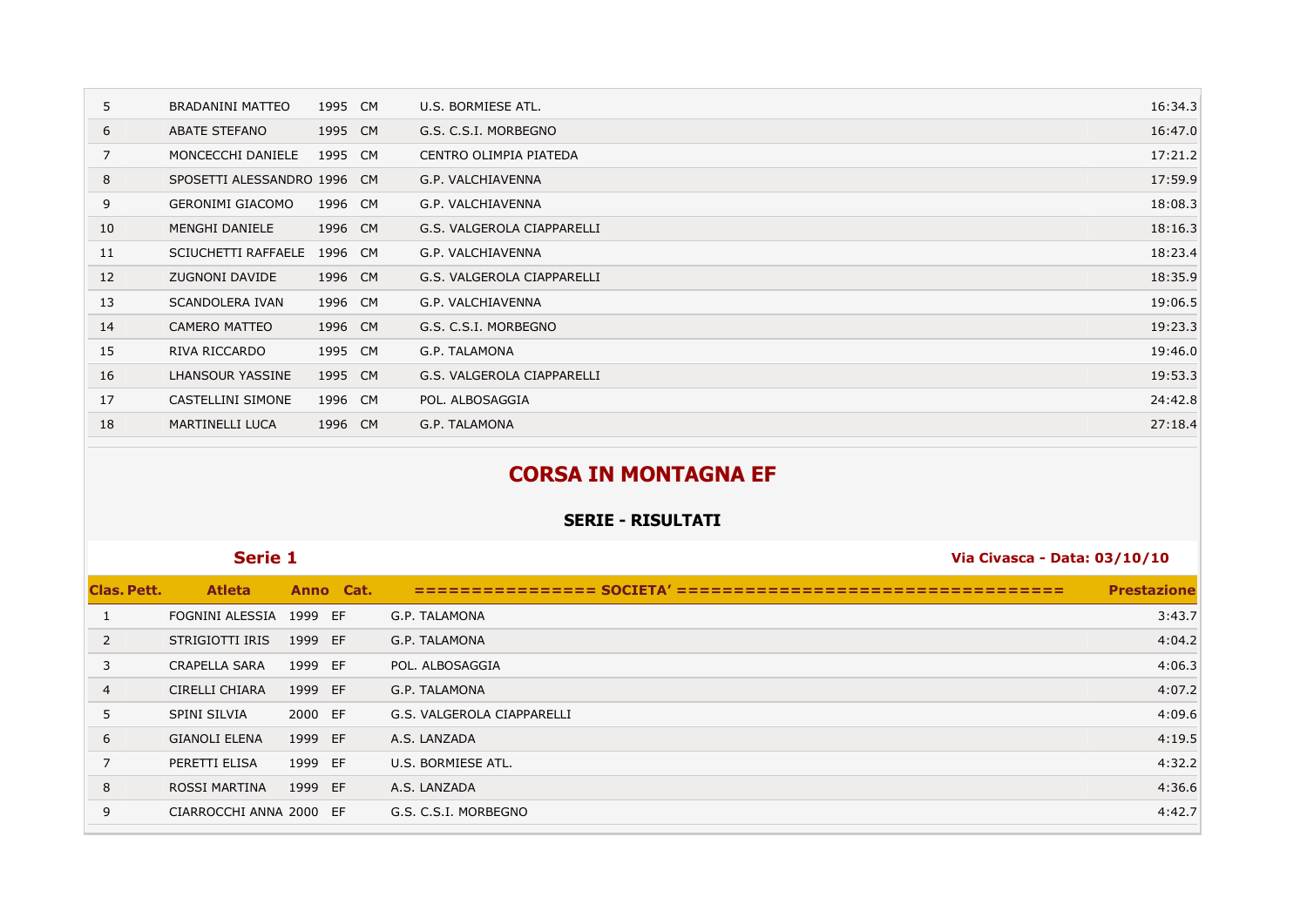| 10 | MAESTRELLI ILARIA 1999 EF |         | G.P. SANTI NUOVA OLONIO    | 4:48.0 |
|----|---------------------------|---------|----------------------------|--------|
| 11 | CITRINI EVELYN            | 2000 EF | MERA ATHLETIC CLUB         | 4:54.1 |
| 12 | <b>ZUGNONI SARA</b>       | 2000 EF | G.S. VALGEROLA CIAPPARELLI | 4:54.9 |
| 13 | DUCA VALENTINA            | 2000 EF | G.P. TALAMONA              | 5:01.6 |
| 14 | STREPPONI SARA            | 2000 EF | CENTRO OLIMPIA PIATEDA     | 5:02.7 |
| 15 | LUZZI LINDA               | 2000 EF | G.P. TALAMONA              | 5:19.3 |
| 16 | PAROLINI LARA             | 2000 EF | A.S. LANZADA               | 5:29.6 |
| 17 | <b>TONNI ERICA</b>        | 2000 EF | MERA ATHLETIC CLUB         | 6:23.5 |

#### **CORSA IN MONTAGNA EM**

|                    | <b>Serie 1</b>              |            | Via Civasca - Data: 03/10/10 |                    |
|--------------------|-----------------------------|------------|------------------------------|--------------------|
| <b>Clas. Pett.</b> | <b>Atleta</b>               | Anno Cat.  | <b>SOCIETA</b>               | <b>Prestazione</b> |
| 1                  | <b>MASOLINI MATTEO</b>      | 1999 EM    | G.P. VALCHIAVENNA            | 3:43.7             |
| 2                  | <b>GUSMEROLI FEDERICO</b>   | 1999 EM    | G.P. TALAMONA                | 3:45.4             |
| 3                  | <b>GUSMEROLI TOMMASO</b>    | 1999<br>EM | G.P. TALAMONA                | 3:53.0             |
| 4                  | <b>TARCHINI SIMONE</b>      | 1999<br>EM | G.S. C.S.I. MORBEGNO         | 3:56.9             |
| 5                  | SILVANI ALESSANDRO          | 1999<br>EM | G.P. VALCHIAVENNA            | 4:00.2             |
| 6                  | ROSSI GIOVANNI              | 1999 EM    | A.S. LANZADA                 | 4:05.1             |
| 7                  | MARTINELLI LORENZO          | 2000 EM    | U.S. BORMIESE ATL.           | 4:12.1             |
| 8                  | <b>GENINAZZA FILIPPO</b>    | 1999 EM    | ATL. CENTRO LARIO            | 4:13.6             |
| 9                  | MAZZA PIETRO                | 1999<br>EM | CENTRO OLIMPIA PIATEDA       | 4:14.7             |
| 10                 | <b>COLA DAMIANO</b>         | 1999<br>EM | U.S. BORMIESE ATL.           | 4:17.8             |
| 11                 | <b>BARRI MICHELE</b>        | 1999<br>EM | G.P. SANTI NUOVA OLONIO      | 4:21.8             |
| 12                 | DELLA RODOLFA MARCO 2000 EM |            | A.S. LANZADA                 | 4:22.5             |
| 13                 | SCHIVALOCCHI DAMIANO 1999   | EM         | U.S. BORMIESE ATL.           | 4:24.2             |
| 14                 | FIBIOLI LUCA                | 2000 EM    | <b>MERA ATHLETIC CLUB</b>    | 4:26.8             |
| 15                 | SPEZIALE MATTEO             | 1999<br>EM | G.S. C.S.I. MORBEGNO         | 4:28.1             |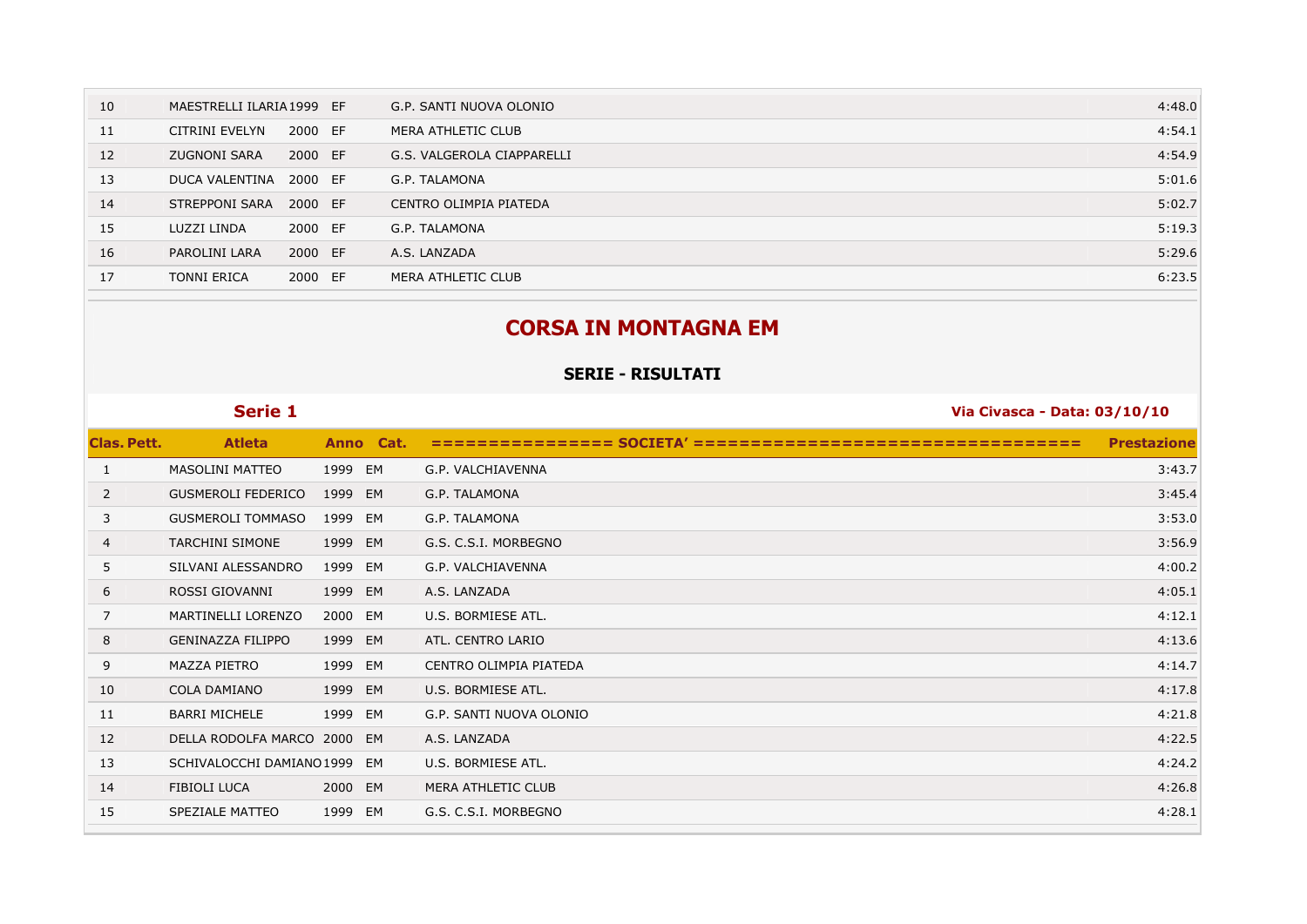## **CORSA IN MONTAGNA RF**

| 16 | <b>TROMBETTA MATTEO</b>                | 2000 EM |           | G.S. C.S.I. MORBEGNO       | 4:28.6 |
|----|----------------------------------------|---------|-----------|----------------------------|--------|
| 17 | <b>ZUGNONI SIMONE</b>                  | 1999 EM |           | G.P. TALAMONA              | 4:29.1 |
| 18 | <b>GIACOMELLI ANDREA</b>               | 2000    | EM        | POL. ALBOSAGGIA            | 4:29.7 |
| 19 | <b>GAMBETTA LINO</b>                   | 1999    | EM        | G.P. TALAMONA              | 4:30.2 |
| 20 | <b>RAVA CARLO</b>                      | 2000 EM |           | ATL. CENTRO LARIO          | 4:30.9 |
| 21 | DEL FANTE LORENZO                      | 2000 EM |           | <b>MERA ATHLETIC CLUB</b>  | 4:31.3 |
| 22 | CORAZZA DANIELE                        | 1999    | EM        | G.S. VALGEROLA CIAPPARELLI | 4:31.8 |
| 23 | PAGANONI DAVIDE                        | 2000 EM |           | POL. ALBOSAGGIA            | 4:32.4 |
| 24 | CIAPPONI LEONARDO                      | 2000 EM |           | G.S. C.S.I. MORBEGNO       | 4:33.1 |
| 25 | <b>GADOLA ALESSANDRO</b>               | 2000 EM |           | G.S. C.S.I. MORBEGNO       | 4:34.0 |
| 26 | <b>NANA MICHELE</b>                    | 1999    | EM        | A.S. LANZADA               | 4:35.7 |
| 27 | ANGELINI SEBASTIANO                    | 2000    | EM        | G.S. C.S.I. MORBEGNO       | 4:44.1 |
| 28 | <b>BERNO MATTEO</b>                    | 2000 EM |           | G.P. SANTI NUOVA OLONIO    | 4:54.1 |
| 29 | LUZZI MATTEO                           | 1999 EM |           | G.P. TALAMONA              | 4:55.9 |
| 30 | <b>GUSMEROLI VALERIO</b>               | 1999    | EM        | G.P. TALAMONA              | 4:56.7 |
| 31 | <b>CIAPONI MOSE'</b>                   | 2000 EM |           | G.P. TALAMONA              | 4:57.5 |
| 32 | <b>GANDOSSINI DANIELE</b>              | 2000    | EM        | POL. ALBOSAGGIA            | 4:58.8 |
| 33 | <b>MASA PAOLO</b>                      | 1999 EM |           | A.S. LANZADA               | 5:01.8 |
| 34 | <b>CIAPONI ANDY</b>                    | 2000 EM |           | G.P. TALAMONA              | 5:03.0 |
| 35 | SIGOT IAN                              | 2000    | EM        | G.S. C.S.I. MORBEGNO       | 5:10.3 |
| 36 | <b>CUCCHI ALESSANDRO</b>               | 2000    | <b>EM</b> | G.P. TALAMONA              | 5:11.6 |
| 37 | <b>FRANCESCHETTI</b><br><b>STEFANO</b> | 2000 EM |           | U.S. BORMIESE ATL.         | 5:12.4 |
| 38 | COLOMBINI ANDREA                       | 1999    | EM        | G.P. TALAMONA              | 5:15.7 |
| 39 | LUZZI ALESSIO                          | 1999 EM |           | G.P. TALAMONA              | 5:17.6 |
| 40 | <b>COLLI ALBERTO</b>                   | 2000 EM |           | G.S. C.S.I. MORBEGNO       | 5:20.3 |
| 41 | CIAPPONI ALESSANDRO                    | 2000 EM |           | G.P. TALAMONA              | 5:25.0 |
|    |                                        |         |           |                            |        |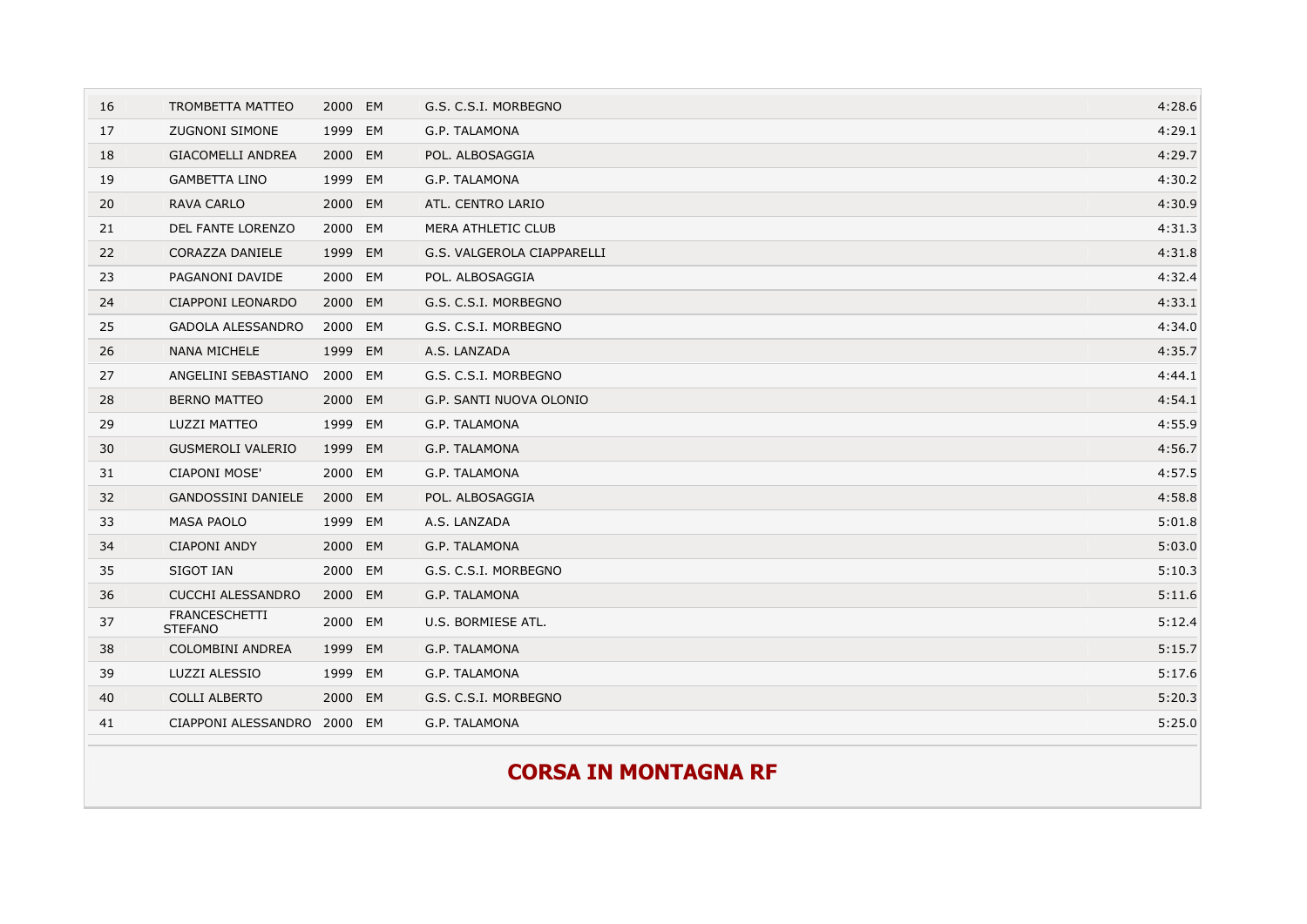|              |                                      |         |           | <b>SERIE - RISULTATI</b>                     |                    |  |
|--------------|--------------------------------------|---------|-----------|----------------------------------------------|--------------------|--|
|              | Serie 1                              |         |           | Via Civasca - Data: 03/10/10                 |                    |  |
| Clas. Pett.  | <b>Atleta</b>                        |         | Anno Cat. | ================= SOCIETA' ================= | <b>Prestazione</b> |  |
| $\mathbf{1}$ | MORETTI ROSITA                       | 1997 RF |           | A.S. LANZADA                                 | 8:11.4             |  |
| 2            | SEIDITA BEATRICE                     | 1998 RF |           | G.S. C.S.I. MORBEGNO                         | 8:15.7             |  |
| 3            | SONINI ALESSIA                       | 1997 RF |           | G.P. VALCHIAVENNA                            | 8:25.9             |  |
| 4            | <b>ABATE ILARIA</b>                  | 1997 RF |           | G.S. C.S.I. MORBEGNO                         | 8:31.7             |  |
| 5            | MURADA GIULIA                        | 1998 RF |           | POL. ALBOSAGGIA                              | 8:37.9             |  |
| 6            | <b>BULANTI STEFANIA</b>              | 1998 RF |           | G.S. C.S.I. MORBEGNO                         | 8:41.5             |  |
| 7            | <b>FASCENDINI</b><br><b>ELEONORA</b> | 1998 RF |           | G.P. VALCHIAVENNA                            | 8:43.5             |  |
| 8            | <b>ABATE ANNA</b>                    | 1998 RF |           | G.S. C.S.I. MORBEGNO                         | 8:52.5             |  |
| 9            | <b>GUSMEROLI ALESSIA</b>             | 1998 RF |           | G.P. TALAMONA                                | 8:54.9             |  |
| 10           | PAROLINI GLORIA                      | 1998 RF |           | A.S. LANZADA                                 | 9:07.0             |  |
| 11           | <b>BRICALLI NICOLE</b>               | 1998 RF |           | A.S. LANZADA                                 | 9:16.6             |  |
| 12           | <b>MASA NATALIA</b>                  | 1997 RF |           | A.S. LANZADA                                 | 9:17.6             |  |
| 13           | MACEDONIO SILVIA                     | 1997 RF |           | G.S. VALGEROLA CIAPPARELLI                   | 9:30.1             |  |
| 14           | <b>MASA CRISTINA</b>                 | 1998 RF |           | A.S. LANZADA                                 | 9:37.6             |  |
| 15           | <b>CURTONI CHIARA</b>                | 1997 RF |           | G.S. VALGEROLA CIAPPARELLI                   | 9:39.1             |  |
| 16           | MARGOLFO CHIARA                      | 1998 RF |           | G.S. VALGEROLA CIAPPARELLI                   | 9:51.1             |  |
| 17           | <b>CONTRIO DEBORAH</b>               | 1997 RF |           | POL. ALBOSAGGIA                              | 10:14.1            |  |
| 18           | TARCHINI VALENTINA 1997 RF           |         |           | G.S. C.S.I. MORBEGNO                         | 10:20.8            |  |
| 19           | <b>GHERARDI GIULIA</b>               | 1997 RF |           | POL. ALBOSAGGIA                              | 10:35.9            |  |
| 20           | <b>CURTONI ANNA</b>                  | 1998 RF |           | G.S. VALGEROLA CIAPPARELLI                   | 11:05.8            |  |
| 21           | SAOUDI NADA                          | 1998 RF |           | G.P. SANTI NUOVA OLONIO                      | 11:18.8            |  |
|              |                                      |         |           |                                              |                    |  |

# **CORSA IN MONTAGNA RM**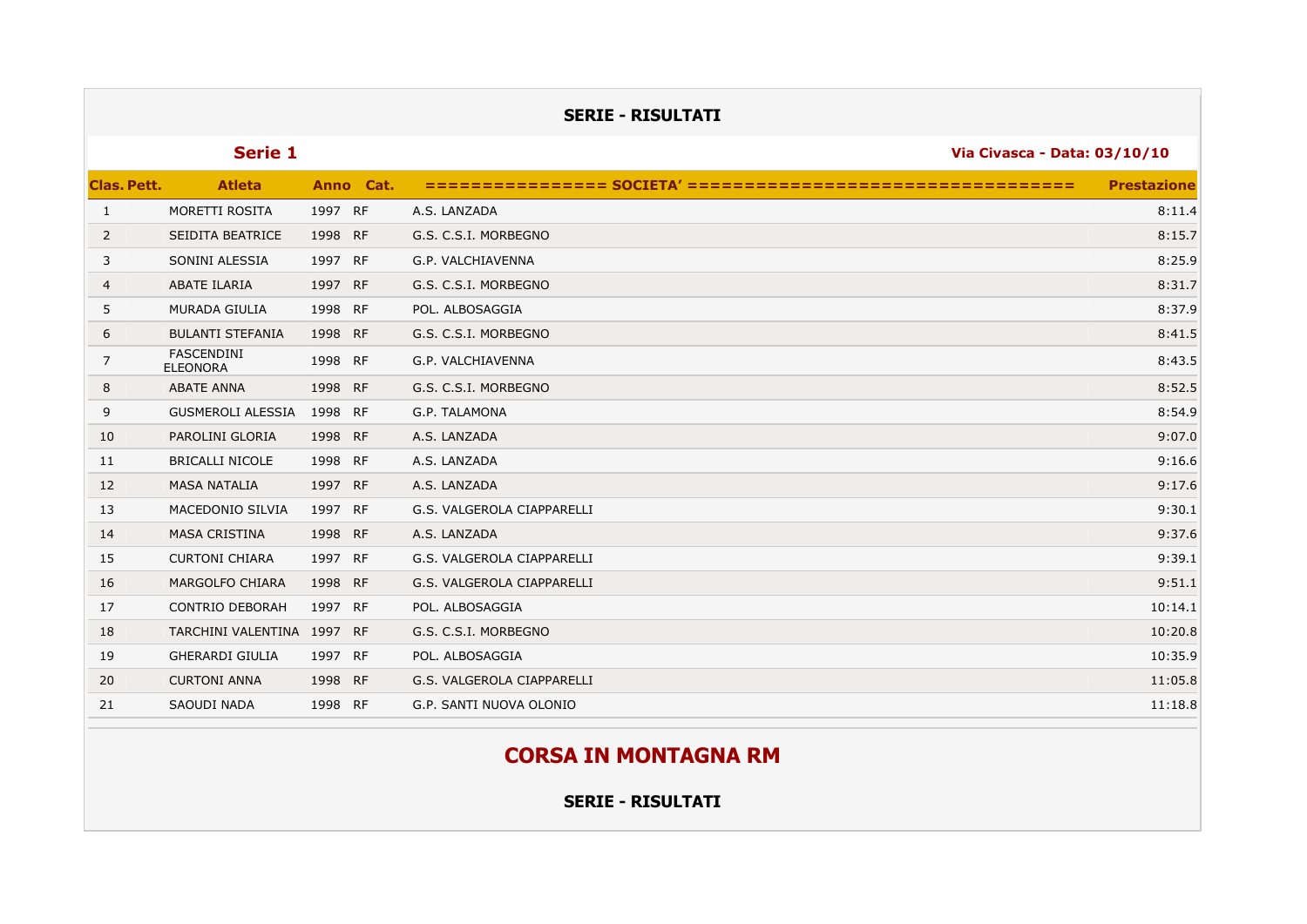| <b>Clas. Pett.</b><br><b>Atleta</b><br>Anno Cat.<br><b>Prestazione</b><br><b>CANTONI LUCA</b><br>1997 RM<br>$\mathbf{1}$<br>U.S. BORMIESE ATL.<br>6:54.9<br>$\overline{2}$<br><b>GENINAZZA MATTEO</b><br>1997 RM<br>ATL. CENTRO LARIO<br>6:56.1<br>3<br><b>FRATE DANIELE</b><br>1998 RM<br>7:08.1<br>G.P. SANTI NUOVA OLONIO<br>CORLATTI NICHOLAS<br>1997 RM<br>A.S. LANZADA<br>7:09.6<br>4<br><b>CRESTA GABRIELE</b><br>G.S. C.S.I. MORBEGNO<br>7:17.3<br>5<br>1997 RM<br>6<br>7:22.4<br>ROSSI DIEGO<br>1997 RM<br>G.S. C.S.I. MORBEGNO<br>7<br>BALDAZZI LEONARDO<br>7:23.9<br>1998<br>RM<br>G.S. C.S.I. MORBEGNO<br>8<br>ACQUISTAPACE DIEGO<br>1998 RM<br>G.S. C.S.I. MORBEGNO<br>7:30.4<br>7:37.4<br>9<br>1998<br><b>RM</b><br>G.S. C.S.I. MORBEGNO<br>MARTINELLI STEFANO<br>10<br>MARTELLETTI PIETRO<br>1998 RM<br>7:38.3<br>G.P. VALCHIAVENNA<br>YAAKOUBI MOHAMMED<br>1998<br><b>RM</b><br>CENTRO OLIMPIA PIATEDA<br>7:39.4<br>11<br>7:45.6<br>12<br><b>GUSMEROLI DAVIDE</b><br>1998 RM<br>G.P. TALAMONA<br>7:52.4<br>13<br>SPINI MATTEO<br>1997 RM<br>G.S. VALGEROLA CIAPPARELLI<br>7:55.9<br>14<br><b>BARDEA FEDERICO</b><br>1998 RM<br>A.S. LANZADA<br>DELL'AGOSTO<br>15<br>1997 RM<br>A.S. LANZADA<br>7:56.7<br><b>CHRISTIAN</b><br><b>MOTTA SIMONE</b><br>1998 RM<br>G.S. C.S.I. MORBEGNO<br>7:57.8<br>16<br>17<br>DELLA ZOPPA RICCARDO 1998<br><b>RM</b><br>G.P. SANTI NUOVA OLONIO<br>8:04.6<br>18<br><b>GALATIOTO SIMONE</b><br>1998 RM<br>G.P. TALAMONA<br>8:07.7<br>19<br><b>BRADANINI LUCA</b><br>1998<br><b>RM</b><br>U.S. BORMIESE ATL.<br>8:11.2<br><b>BULANTI MICHELE</b><br>1998 RM<br>G.S. C.S.I. MORBEGNO<br>8:18.5<br>20<br>8:22.5<br>21<br><b>CRIMELLA PAOLO</b><br>1997<br><b>RM</b><br>G.S. C.S.I. MORBEGNO<br>22<br>1998 RM<br>G.P. TALAMONA<br>8:24.4<br><b>CIOCCHINI MANUELE</b><br>23<br>VITALI DOMENICO<br>1997 RM<br>G.S. C.S.I. MORBEGNO<br>8:27.8<br>8:29.2<br>24<br><b>BARDEA STEFANO</b><br>1997 RM<br>A.S. LANZADA<br>8:30.4<br>25<br><b>RUFFONI MATTEO</b><br>1997 RM<br>G.S. VALGEROLA CIAPPARELLI<br>26<br>GUSMEROLI DOMENICO 1998 RM<br>G.S. C.S.I. MORBEGNO<br>8:31.1<br>8:31.7<br>27<br><b>COSTA FRANCESCO</b><br>1998 RM<br>MERA ATHLETIC CLUB | Serie 1 |  | Via Civasca - Data: 03/10/10 |
|---------------------------------------------------------------------------------------------------------------------------------------------------------------------------------------------------------------------------------------------------------------------------------------------------------------------------------------------------------------------------------------------------------------------------------------------------------------------------------------------------------------------------------------------------------------------------------------------------------------------------------------------------------------------------------------------------------------------------------------------------------------------------------------------------------------------------------------------------------------------------------------------------------------------------------------------------------------------------------------------------------------------------------------------------------------------------------------------------------------------------------------------------------------------------------------------------------------------------------------------------------------------------------------------------------------------------------------------------------------------------------------------------------------------------------------------------------------------------------------------------------------------------------------------------------------------------------------------------------------------------------------------------------------------------------------------------------------------------------------------------------------------------------------------------------------------------------------------------------------------------------------------------------------------------------------------------------------------------------------------------------------------------------------------------------------------------------------------------------------------------------------------------------------------------------------------|---------|--|------------------------------|
|                                                                                                                                                                                                                                                                                                                                                                                                                                                                                                                                                                                                                                                                                                                                                                                                                                                                                                                                                                                                                                                                                                                                                                                                                                                                                                                                                                                                                                                                                                                                                                                                                                                                                                                                                                                                                                                                                                                                                                                                                                                                                                                                                                                             |         |  |                              |
|                                                                                                                                                                                                                                                                                                                                                                                                                                                                                                                                                                                                                                                                                                                                                                                                                                                                                                                                                                                                                                                                                                                                                                                                                                                                                                                                                                                                                                                                                                                                                                                                                                                                                                                                                                                                                                                                                                                                                                                                                                                                                                                                                                                             |         |  |                              |
|                                                                                                                                                                                                                                                                                                                                                                                                                                                                                                                                                                                                                                                                                                                                                                                                                                                                                                                                                                                                                                                                                                                                                                                                                                                                                                                                                                                                                                                                                                                                                                                                                                                                                                                                                                                                                                                                                                                                                                                                                                                                                                                                                                                             |         |  |                              |
|                                                                                                                                                                                                                                                                                                                                                                                                                                                                                                                                                                                                                                                                                                                                                                                                                                                                                                                                                                                                                                                                                                                                                                                                                                                                                                                                                                                                                                                                                                                                                                                                                                                                                                                                                                                                                                                                                                                                                                                                                                                                                                                                                                                             |         |  |                              |
|                                                                                                                                                                                                                                                                                                                                                                                                                                                                                                                                                                                                                                                                                                                                                                                                                                                                                                                                                                                                                                                                                                                                                                                                                                                                                                                                                                                                                                                                                                                                                                                                                                                                                                                                                                                                                                                                                                                                                                                                                                                                                                                                                                                             |         |  |                              |
|                                                                                                                                                                                                                                                                                                                                                                                                                                                                                                                                                                                                                                                                                                                                                                                                                                                                                                                                                                                                                                                                                                                                                                                                                                                                                                                                                                                                                                                                                                                                                                                                                                                                                                                                                                                                                                                                                                                                                                                                                                                                                                                                                                                             |         |  |                              |
|                                                                                                                                                                                                                                                                                                                                                                                                                                                                                                                                                                                                                                                                                                                                                                                                                                                                                                                                                                                                                                                                                                                                                                                                                                                                                                                                                                                                                                                                                                                                                                                                                                                                                                                                                                                                                                                                                                                                                                                                                                                                                                                                                                                             |         |  |                              |
|                                                                                                                                                                                                                                                                                                                                                                                                                                                                                                                                                                                                                                                                                                                                                                                                                                                                                                                                                                                                                                                                                                                                                                                                                                                                                                                                                                                                                                                                                                                                                                                                                                                                                                                                                                                                                                                                                                                                                                                                                                                                                                                                                                                             |         |  |                              |
|                                                                                                                                                                                                                                                                                                                                                                                                                                                                                                                                                                                                                                                                                                                                                                                                                                                                                                                                                                                                                                                                                                                                                                                                                                                                                                                                                                                                                                                                                                                                                                                                                                                                                                                                                                                                                                                                                                                                                                                                                                                                                                                                                                                             |         |  |                              |
|                                                                                                                                                                                                                                                                                                                                                                                                                                                                                                                                                                                                                                                                                                                                                                                                                                                                                                                                                                                                                                                                                                                                                                                                                                                                                                                                                                                                                                                                                                                                                                                                                                                                                                                                                                                                                                                                                                                                                                                                                                                                                                                                                                                             |         |  |                              |
|                                                                                                                                                                                                                                                                                                                                                                                                                                                                                                                                                                                                                                                                                                                                                                                                                                                                                                                                                                                                                                                                                                                                                                                                                                                                                                                                                                                                                                                                                                                                                                                                                                                                                                                                                                                                                                                                                                                                                                                                                                                                                                                                                                                             |         |  |                              |
|                                                                                                                                                                                                                                                                                                                                                                                                                                                                                                                                                                                                                                                                                                                                                                                                                                                                                                                                                                                                                                                                                                                                                                                                                                                                                                                                                                                                                                                                                                                                                                                                                                                                                                                                                                                                                                                                                                                                                                                                                                                                                                                                                                                             |         |  |                              |
|                                                                                                                                                                                                                                                                                                                                                                                                                                                                                                                                                                                                                                                                                                                                                                                                                                                                                                                                                                                                                                                                                                                                                                                                                                                                                                                                                                                                                                                                                                                                                                                                                                                                                                                                                                                                                                                                                                                                                                                                                                                                                                                                                                                             |         |  |                              |
|                                                                                                                                                                                                                                                                                                                                                                                                                                                                                                                                                                                                                                                                                                                                                                                                                                                                                                                                                                                                                                                                                                                                                                                                                                                                                                                                                                                                                                                                                                                                                                                                                                                                                                                                                                                                                                                                                                                                                                                                                                                                                                                                                                                             |         |  |                              |
|                                                                                                                                                                                                                                                                                                                                                                                                                                                                                                                                                                                                                                                                                                                                                                                                                                                                                                                                                                                                                                                                                                                                                                                                                                                                                                                                                                                                                                                                                                                                                                                                                                                                                                                                                                                                                                                                                                                                                                                                                                                                                                                                                                                             |         |  |                              |
|                                                                                                                                                                                                                                                                                                                                                                                                                                                                                                                                                                                                                                                                                                                                                                                                                                                                                                                                                                                                                                                                                                                                                                                                                                                                                                                                                                                                                                                                                                                                                                                                                                                                                                                                                                                                                                                                                                                                                                                                                                                                                                                                                                                             |         |  |                              |
|                                                                                                                                                                                                                                                                                                                                                                                                                                                                                                                                                                                                                                                                                                                                                                                                                                                                                                                                                                                                                                                                                                                                                                                                                                                                                                                                                                                                                                                                                                                                                                                                                                                                                                                                                                                                                                                                                                                                                                                                                                                                                                                                                                                             |         |  |                              |
|                                                                                                                                                                                                                                                                                                                                                                                                                                                                                                                                                                                                                                                                                                                                                                                                                                                                                                                                                                                                                                                                                                                                                                                                                                                                                                                                                                                                                                                                                                                                                                                                                                                                                                                                                                                                                                                                                                                                                                                                                                                                                                                                                                                             |         |  |                              |
|                                                                                                                                                                                                                                                                                                                                                                                                                                                                                                                                                                                                                                                                                                                                                                                                                                                                                                                                                                                                                                                                                                                                                                                                                                                                                                                                                                                                                                                                                                                                                                                                                                                                                                                                                                                                                                                                                                                                                                                                                                                                                                                                                                                             |         |  |                              |
|                                                                                                                                                                                                                                                                                                                                                                                                                                                                                                                                                                                                                                                                                                                                                                                                                                                                                                                                                                                                                                                                                                                                                                                                                                                                                                                                                                                                                                                                                                                                                                                                                                                                                                                                                                                                                                                                                                                                                                                                                                                                                                                                                                                             |         |  |                              |
|                                                                                                                                                                                                                                                                                                                                                                                                                                                                                                                                                                                                                                                                                                                                                                                                                                                                                                                                                                                                                                                                                                                                                                                                                                                                                                                                                                                                                                                                                                                                                                                                                                                                                                                                                                                                                                                                                                                                                                                                                                                                                                                                                                                             |         |  |                              |
|                                                                                                                                                                                                                                                                                                                                                                                                                                                                                                                                                                                                                                                                                                                                                                                                                                                                                                                                                                                                                                                                                                                                                                                                                                                                                                                                                                                                                                                                                                                                                                                                                                                                                                                                                                                                                                                                                                                                                                                                                                                                                                                                                                                             |         |  |                              |
|                                                                                                                                                                                                                                                                                                                                                                                                                                                                                                                                                                                                                                                                                                                                                                                                                                                                                                                                                                                                                                                                                                                                                                                                                                                                                                                                                                                                                                                                                                                                                                                                                                                                                                                                                                                                                                                                                                                                                                                                                                                                                                                                                                                             |         |  |                              |
|                                                                                                                                                                                                                                                                                                                                                                                                                                                                                                                                                                                                                                                                                                                                                                                                                                                                                                                                                                                                                                                                                                                                                                                                                                                                                                                                                                                                                                                                                                                                                                                                                                                                                                                                                                                                                                                                                                                                                                                                                                                                                                                                                                                             |         |  |                              |
|                                                                                                                                                                                                                                                                                                                                                                                                                                                                                                                                                                                                                                                                                                                                                                                                                                                                                                                                                                                                                                                                                                                                                                                                                                                                                                                                                                                                                                                                                                                                                                                                                                                                                                                                                                                                                                                                                                                                                                                                                                                                                                                                                                                             |         |  |                              |
|                                                                                                                                                                                                                                                                                                                                                                                                                                                                                                                                                                                                                                                                                                                                                                                                                                                                                                                                                                                                                                                                                                                                                                                                                                                                                                                                                                                                                                                                                                                                                                                                                                                                                                                                                                                                                                                                                                                                                                                                                                                                                                                                                                                             |         |  |                              |
|                                                                                                                                                                                                                                                                                                                                                                                                                                                                                                                                                                                                                                                                                                                                                                                                                                                                                                                                                                                                                                                                                                                                                                                                                                                                                                                                                                                                                                                                                                                                                                                                                                                                                                                                                                                                                                                                                                                                                                                                                                                                                                                                                                                             |         |  |                              |
|                                                                                                                                                                                                                                                                                                                                                                                                                                                                                                                                                                                                                                                                                                                                                                                                                                                                                                                                                                                                                                                                                                                                                                                                                                                                                                                                                                                                                                                                                                                                                                                                                                                                                                                                                                                                                                                                                                                                                                                                                                                                                                                                                                                             |         |  |                              |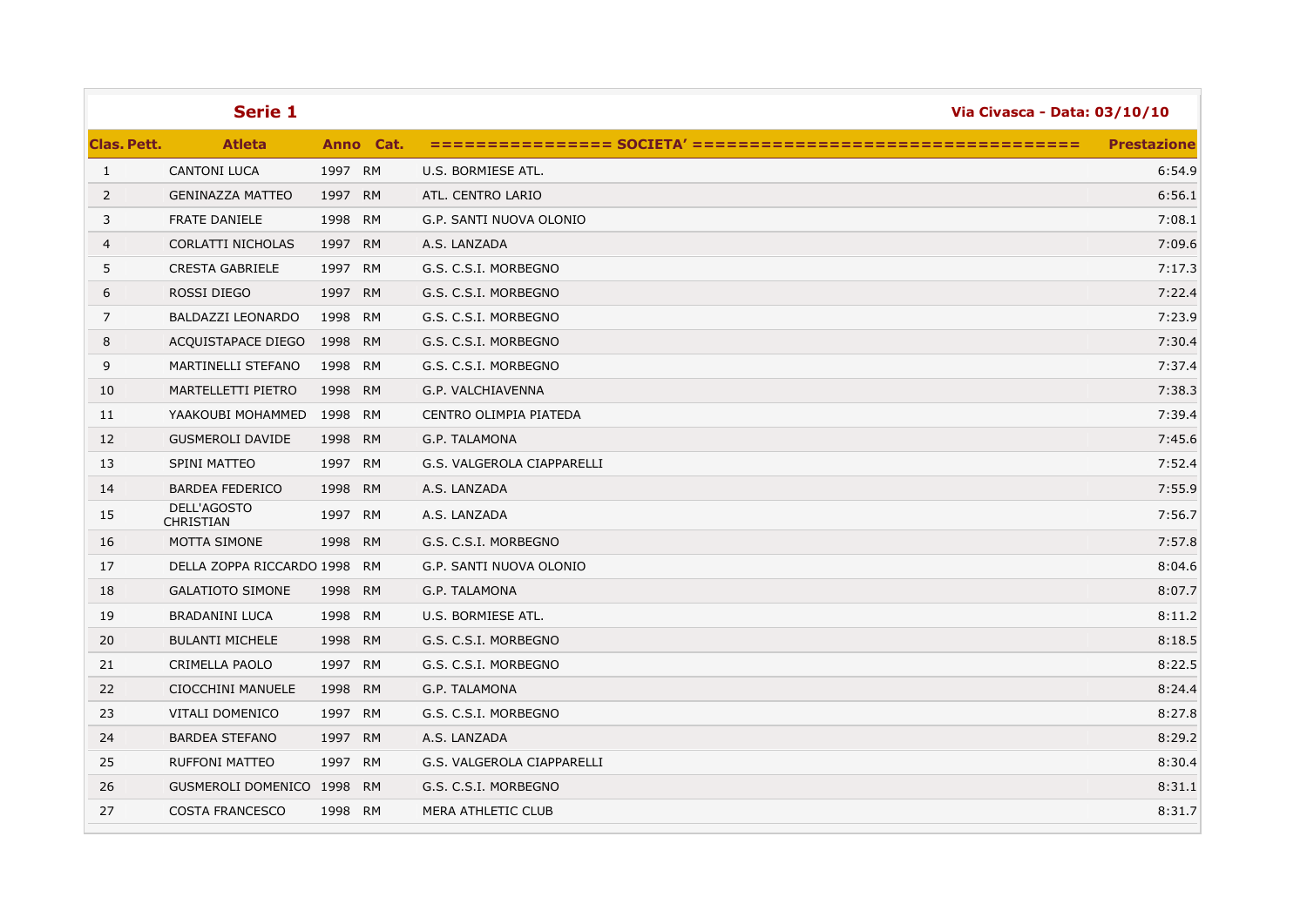| 28 | <b>ELLI PATRICK</b>        | 1997 RM | G.P. VALCHIAVENNA          | 8:34.1 |
|----|----------------------------|---------|----------------------------|--------|
| 29 | MASCARINI NICOLO'          | 1998 RM | CENTRO OLIMPIA PIATEDA     | 8:35.5 |
| 30 | <b>GUERRA PAOLO</b>        | 1997 RM | G.P. TALAMONA              | 8:37.2 |
| 31 | PRESAZZI MANUELE           | 1997 RM | A.S. LANZADA               | 8:39.9 |
| 32 | FIBIOLI ALESSANDRO         | 1998 RM | <b>MERA ATHLETIC CLUB</b>  | 8:40.6 |
| 33 | CORAZZA MATTEO             | 1997 RM | G.S. VALGEROLA CIAPPARELLI | 8:47.5 |
| 34 | SOFFIETTI ANDREA           | 1998 RM | G.S. C.S.I. MORBEGNO       | 8:55.0 |
| 35 | CRIMELLA MATTIA            | 1998 RM | G.S. C.S.I. MORBEGNO       | 8:57.1 |
| 36 | FRANCHETTI MIRKO           | 1998 RM | G.P. TALAMONA              | 8:57.9 |
| 37 | <b>BIANCHI MICHELE</b>     | 1998 RM | G.P. TALAMONA              | 8:59.1 |
| 38 | CAPITANI GIANMARCO         | 1998 RM | G.S. C.S.I. MORBEGNO       | 9:10.8 |
| 39 | MILIVINTI<br>MASSIMILIANO  | 1998 RM | G.P. TALAMONA              | 9:27.7 |
| 40 | <b>BARLASCINI GIUSEPPE</b> | 1998 RM | G.P. TALAMONA              | 9:49.0 |

## **CORSA IN MONTAGNA SF**

|                | Serie 1                  |                     |                            | Via Civasca - Data: 03/10/10 |
|----------------|--------------------------|---------------------|----------------------------|------------------------------|
| Clas. Pett.    | <b>Atleta</b>            | Anno Cat.           |                            | <b>Prestazione</b>           |
|                | GAGGI ALICE              | 1987 SF             | G.S. VALGEROLA CIAPPARELLI | 20:11.0                      |
| 2              | <b>TROTTI MAURA</b>      | 1971 SF             | G.S. C.S.I. MORBEGNO       | 20:33.9                      |
| 3              | <b>BIANCHI ILARIA</b>    | 1985 SF             | ATL. VALLECAMONICA         | 20:38.5                      |
| $\overline{4}$ | <b>BONACINA CRISTINA</b> | 1975 SF             | G.P. TALAMONA              | 20:43.4                      |
| 5              | ZUGNONI CINZIA           | MF40<br>1970        | G.S. C.S.I. MORBEGNO       | 21:04.9                      |
| 6              | <b>BOTTARELLI SARA</b>   | 1990 PF             | U. ATL. VALTROMPIA         | 21:18.3                      |
| 7              | <b>TIRINZONI MABEL</b>   | 1991 JF             | G.P. VALCHIAVENNA          | 21:53.0                      |
| 8              | CAVALLI GIOVANNA         | <b>MF50</b><br>1959 | <b>RUNNERS BERGAMO</b>     | 22:10.0                      |
| 9              | ZUBANI SILVIA            | 1992 JF             | U. ATL. VALTROMPIA         | 22:17.4                      |
|                |                          |                     |                            |                              |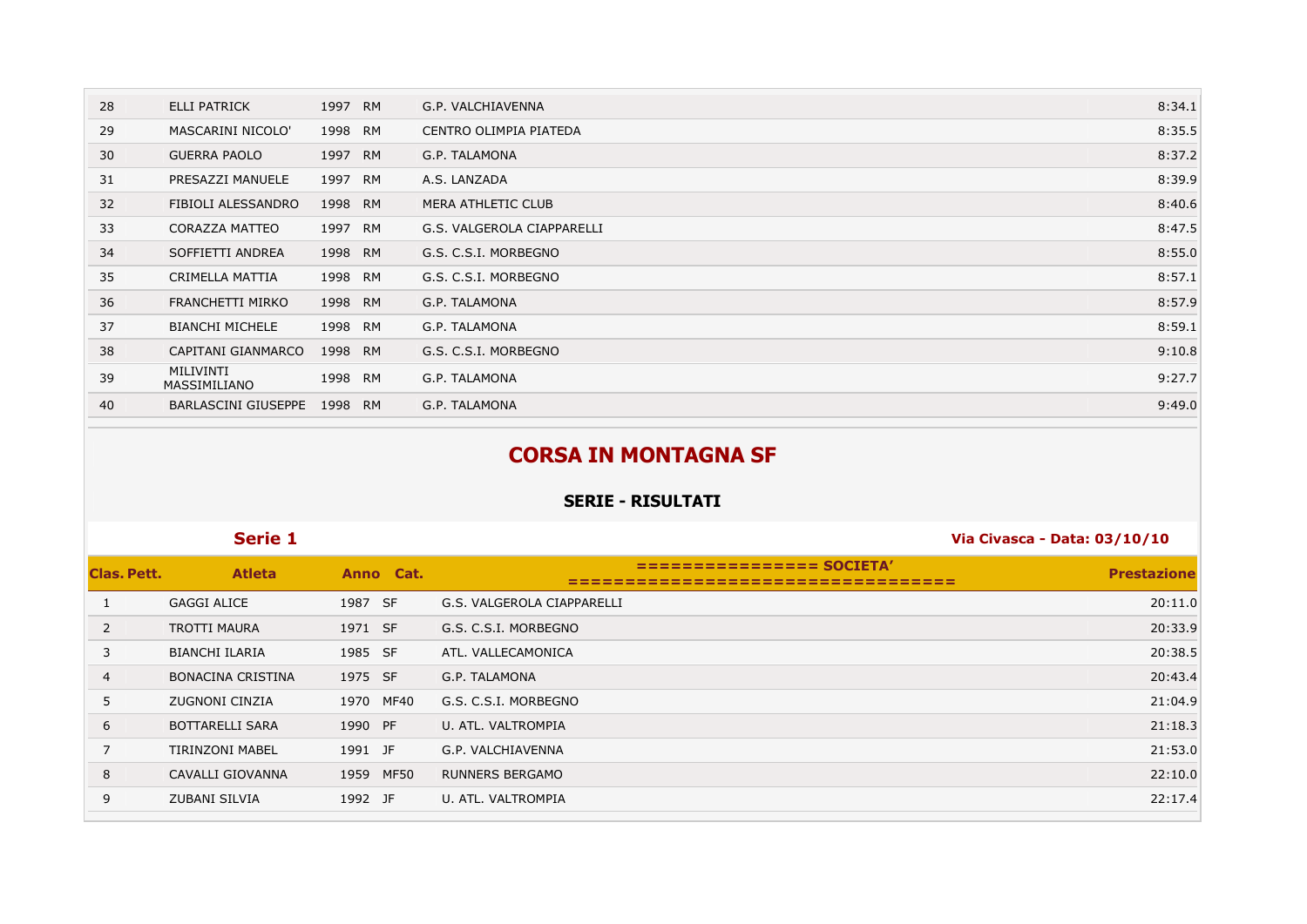| 10 | <b>CIAPONI MARA</b>                | 1958 MF50 | G.P. TALAMONA               | 22:24.8 |
|----|------------------------------------|-----------|-----------------------------|---------|
| 11 | <b>VALGOI ALESSANDRA</b>           | 1977 SF   | ATL. ALTA VALTELLINA - FILA | 22:47.7 |
| 12 | SORTINI ELISA                      | 1984 SF   | G.P. TALAMONA               | 23:27.7 |
| 13 | <b>TESTINI MARINA</b>              | 1960 MF50 | G.P. SANTI NUOVA OLONIO     | 23:55.7 |
| 14 | ASPARINI SARA                      | 1980 SF   | G.S. C.S.I. MORBEGNO        | 24:07.3 |
| 15 | <b>BARILANI SIMONA</b>             | 1985 SF   | G.P. SANTI NUOVA OLONIO     | 24:14.8 |
| 16 | DE MARIA SARA                      | 1982 SF   | ATL. CENTRO LARIO           | 24:26.2 |
| 17 | CIAPONI DANIELA                    | 1972 MF35 | G.P. TALAMONA               | 25:17.1 |
| 18 | <b>VAUTHIER MONICA</b>             | 1971 MF35 | G.P. TALAMONA               | 25:33.0 |
| 19 | <b>TOCALLI ELISA</b>               | 1981 SF   | G.P. TALAMONA               | 25:57.4 |
| 20 | <b>CORTI ANNALISA</b>              | 1966 MF40 | G.S. VALGEROLA CIAPPARELLI  | 26:30.8 |
| 21 | PEYRONEL MARINA                    | 1958 MF50 | G.S. C.S.I. MORBEGNO        | 26:45.2 |
| 22 | FASCENDINI PAOLA                   | 1981 SF   | G.P. SANTI NUOVA OLONIO     | 26:49.9 |
| 23 | <b>FIORESE MARIA</b>               | 1992 JF   | G.S. C.S.I. MORBEGNO        | 27:30.4 |
| 24 | ROGANTINI ZITA                     | 1950 MF60 | G.P. VALCHIAVENNA           | 27:46.8 |
| 25 | <b>ZUCCHI ANNA</b>                 | 1956 MF50 | G.P. TALAMONA               | 27:56.5 |
| 26 | <b>VITALI MATILDE</b>              | 1992 JF   | G.S. C.S.I. MORBEGNO        | 28:20.3 |
| 27 | <b>ZENONI DEBORA</b>               | 1992 JF   | G.P. TALAMONA               | 28:27.7 |
| 28 | <b>BERTOLA KATIA</b>               | 1975 MF35 | G.P. TALAMONA               | 28:30.6 |
| 29 | SPINELLI GIOVANNA                  | 1951 MF55 | ATL. LECCO-COLOMBO COSTRUZ. | 28:36.4 |
| 30 | <b>SCHIANTARELLI</b><br>ALESSANDRA | 1971 MF35 | G.S. C.S.I. MORBEGNO        | 29:01.6 |
| 31 | <b>BUZZETTI SILVIA</b>             | 1975 MF35 | G.S. VALGEROLA CIAPPARELLI  | 29:02.3 |
| 32 | CAVENAGHI MICAELA                  | 1967 MF40 | G.S. VALGEROLA CIAPPARELLI  | 29:52.0 |
| 33 | PASSERINI PAOLA                    | 1962 MF45 | G.S. VALGEROLA CIAPPARELLI  | 30:44.1 |
| 34 | <b>IOLI FERNANDA</b>               | 1958 MF50 | G.S. VALGEROLA CIAPPARELLI  | 30:50.8 |
| 35 | <b>DUCA MARTINA</b>                | 1992 JF   | G.P. TALAMONA               | 36:51.7 |
|    |                                    |           |                             |         |
|    |                                    |           | <b>CORSA IN MONTAGNA SM</b> |         |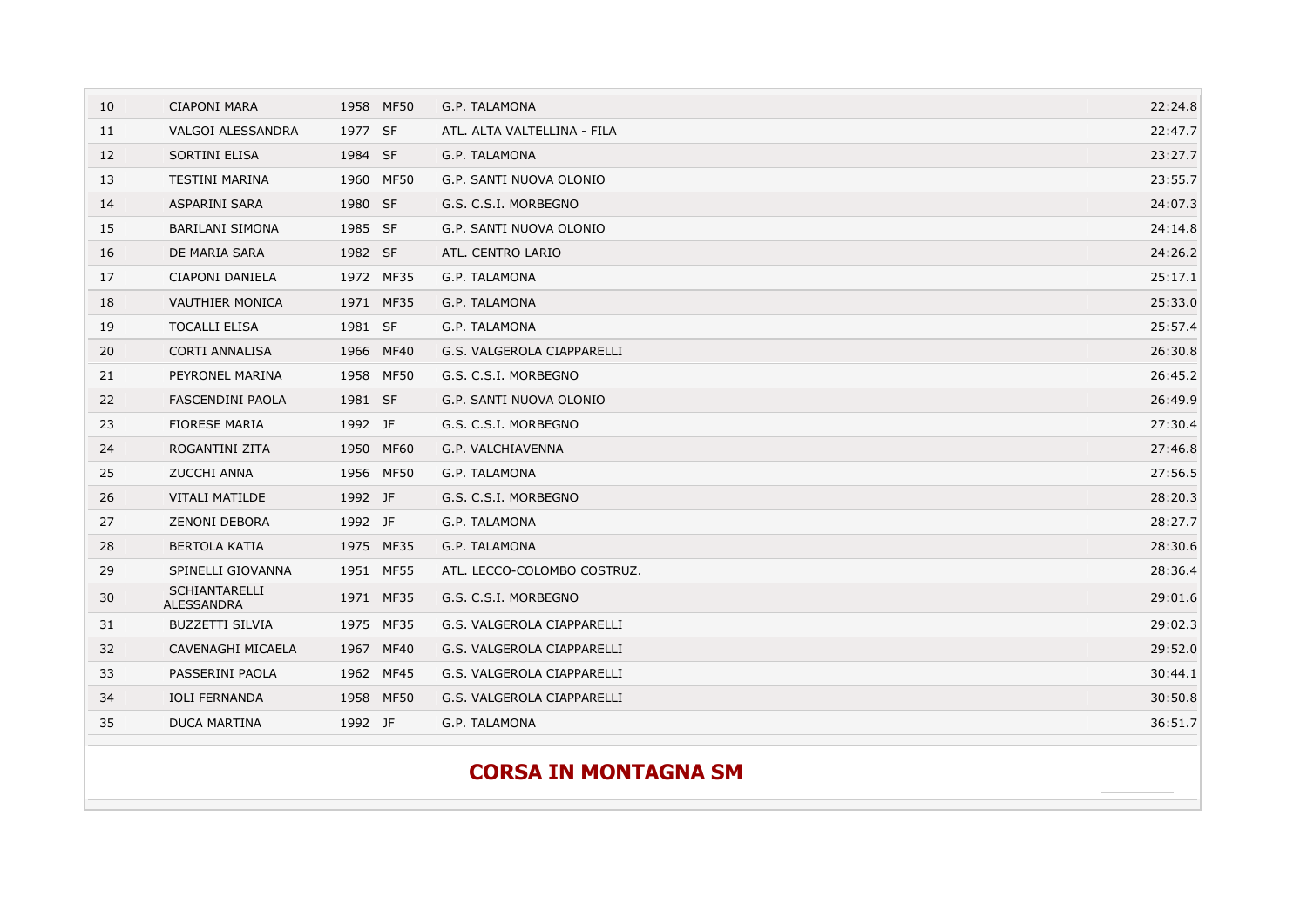|                    |                               |           |             | Via Civasca - Data: 03/10/10   |                                        |
|--------------------|-------------------------------|-----------|-------------|--------------------------------|----------------------------------------|
|                    |                               |           |             |                                | <b>SERIE -</b><br><b>RISULTA</b><br>TI |
| <b>Clas, Pett.</b> | <b>Atleta</b>                 |           | Anno Cat.   | =====                          | <b>Prestazione</b>                     |
| $\mathbf{1}$       | DELLA TORRE FRANCESCO 1987 SM |           |             | G.S. VALGEROLA CIAPPARELLI     | 33:48.9                                |
| $\overline{2}$     | <b>BENEDETTI ENRICO</b>       | 1979 SM   |             | A.D.M. MELAVI'PONTE VALTELLINA | 34:13.7                                |
| 3                  | <b>FRACASSI DARIO</b>         | 1973      | <b>MM35</b> | G.P. TALAMONA                  | 34:30.8                                |
| 4                  | TRIULZI FABRIZIO              | 1975      | <b>MM35</b> | G.P. VALCHIAVENNA              | 34:53.8                                |
| 5                  | TACCHINI GIOVANNI             | 1984 SM   |             | G.S. C.S.I. MORBEGNO           | 35:00.4                                |
| 6                  | <b>LEONI MARCO</b>            | 1990      | <b>PM</b>   | G.S. C.S.I. MORBEGNO           | 35:33.0                                |
| $\overline{7}$     | <b>CURTONI MATTIA</b>         | 1981 SM   |             | G.S. C.S.I. MORBEGNO           | 35:50.2                                |
| 8                  | PEYRONEL FRANCESCO            | 1990      | <b>PM</b>   | G.S. C.S.I. MORBEGNO           | 35:51.3                                |
| 9                  | SILVANI STEFANO               | 1973      | <b>MM35</b> | G.P. TALAMONA                  | 35:52.3                                |
| 10                 | <b>VOLPI GIANLUCA</b>         | 1986 SM   |             | G.S. VALGEROLA CIAPPARELLI     | 36:37.8                                |
| 11                 | PARAGONI IVANO                | 1970      | MM40        | G.P. SANTI NUOVA OLONIO        | 36:41.6                                |
| 12                 | ROVEDATTI GUIDO               | 1980 SM   |             | G.P. TALAMONA                  | 36:54.0                                |
| 13                 | <b>DEL CURTO FABIO</b>        | 1992 JM   |             | G.P. VALCHIAVENNA              | 37:00.0                                |
| 14                 | <b>SCIANI REMO</b>            | 1980 SM   |             | G.P. TALAMONA                  | 37:37.3                                |
| 15                 | ROSINA MIRKO                  | 1982 SM   |             | G.P. TALAMONA                  | 37:59.4                                |
| 16                 | <b>GUSMEROLI RENATO</b>       | 1965 MM45 |             | G.P. TALAMONA                  | 38:05.2                                |
| 17                 | MARTOCCHI DARIO               | 1969      | <b>MM40</b> | MERA ATHLETIC CLUB             | 38:09.9                                |
| 18                 | <b>MAZZONI AURELIO</b>        | 1954 MM55 |             | G.P. TALAMONA                  | 38:12.3                                |
| 19                 | GUSMEROLI ALESSANDRO 1979 SM  |           |             | G.P. TALAMONA                  | 38:25.5                                |
| 20                 | <b>MONTI SAVERIO</b>          | 1984 SM   |             | G.S. C.S.I. MORBEGNO           | 38:27.7                                |
| 21                 | <b>BONGIO SERGIO</b>          | 1974      | MM35        | G.S. C.S.I. MORBEGNO           | 38:29.5                                |
| 22                 | PANATTI ERIK                  | 1987 SM   |             | G.P. VALCHIAVENNA              | 38:30.2                                |
| 23                 | <b>TIRINZONI ENRICO</b>       | 1961 MM45 |             | G.P. TALAMONA                  | 38:36.2                                |
| 24                 | <b>CURTI LORENZO</b>          | 1988 PM   |             | G.P. SANTI NUOVA OLONIO        | 38:37.0                                |
|                    |                               |           |             |                                |                                        |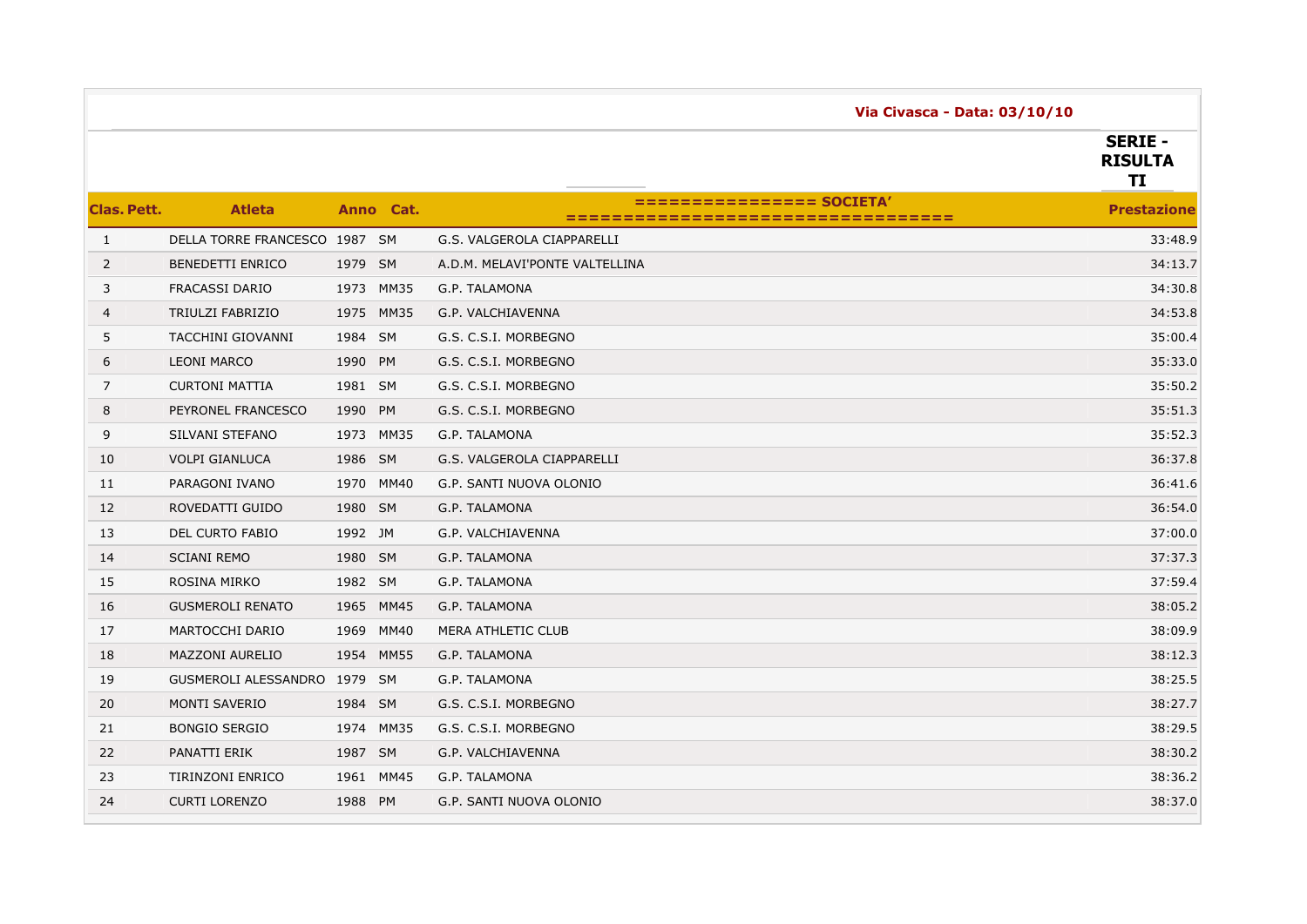| 25 | <b>CURTONI FILIPPO</b>             | 1990 PM |             | G.S. C.S.I. MORBEGNO        | 38:41.4 |
|----|------------------------------------|---------|-------------|-----------------------------|---------|
| 26 | DE MARIA DAVIDE                    | 1981 SM |             | ATL. CENTRO LARIO           | 38:46.1 |
| 27 | TIRINZONI DARIO                    | 1987 SM |             | G.P. VALCHIAVENNA           | 38:58.8 |
| 28 | <b>GUSMEROLI PAOLO</b>             | 1975 SM |             | G.P. TALAMONA               | 39:17.1 |
| 29 | PERLINI CORRADO                    |         | 1965 MM45   | G.S. C.S.I. MORBEGNO        | 39:21.5 |
| 30 | <b>SERTORE DAVIDE</b>              | 1976 SM |             | A.S. LANZADA                | 39:33.7 |
| 31 | <b>MOSCATO AURELIO</b>             |         | 1951 MM55   | POL. LIB. CERNUSCHESE       | 39:38.1 |
| 32 | FRAQUELLI GIANCARLO                |         | 1962 MM45   | ATHLETIC TEAM LARIO         | 39:42.2 |
| 33 | <b>TORRI ANDREA</b>                | 1992 JM |             | ATL. CENTRO LARIO           | 39:55.2 |
| 34 | PASSERINI MARCO                    |         | 1963 MM45   | G.S. C.S.I. MORBEGNO        | 39:59.4 |
| 35 | <b>FOGNINI MARZIO</b>              |         | 1967 MM40   | G.P. TALAMONA               | 40:03.0 |
| 36 | BERGAMASCHI FRANCESCO 1992 JM      |         |             | G.P. TALAMONA               | 40:03.8 |
| 37 | <b>TARABINI MATTEO</b>             | 1978 SM |             | G.S. VALGEROLA CIAPPARELLI  | 40:13.1 |
| 38 | <b>TORRI MAURIZIO</b>              | 1976 SM |             | G.P. TALAMONA               | 40:14.6 |
| 39 | COMPAGNONI LUCIANO                 |         | 1962 MM45   | ATL. ALTA VALTELLINA - FILA | 40:23.6 |
| 40 | DEI CAS ENRICO                     |         | 1970 MM40   | G.S. VALGEROLA CIAPPARELLI  | 40:27.1 |
| 41 | LUZZI FABIAN                       | 1976 SM |             | G.P. TALAMONA               | 40:35.2 |
| 42 | PIOMBARDI MICHELE<br><b>PIETRO</b> |         | 1967 MM40   | G.S. VALGEROLA CIAPPARELLI  | 40:40.6 |
| 43 | <b>CERRI GIANNI</b>                | 1959    | <b>MM50</b> | G.P. TALAMONA               | 40:43.1 |
| 44 | <b>RUFFONI AMOS</b>                | 1976 SM |             | G.S. C.S.I. MORBEGNO        | 40:45.2 |
| 45 | PANATTI EUGENIO                    |         | 1958 MM50   | G.P. VALCHIAVENNA           | 40:54.1 |
| 46 | RUFFONI GIAMPAOLO                  | 1979 SM |             | G.S. C.S.I. MORBEGNO        | 40:55.0 |
| 47 | <b>BARLASCINI MARIO</b>            | 1959    | <b>MM50</b> | G.S. C.S.I. MORBEGNO        | 40:59.1 |
| 48 | <b>IOBIZZI FAUSTO</b>              | 1970 SM |             | C.A. LIZZOLI                | 41:06.3 |
| 49 | <b>BUZZETTI GIUSEPPE</b>           |         | 1971 MM35   | G.S. C.S.I. MORBEGNO        | 41:08.8 |
| 50 | <b>GUSMEROLI MASSIMO</b>           |         | 1969 MM40   | G.P. TALAMONA               | 41:15.2 |
| 51 | ANGELINI SERGIO                    |         | 1968 MM40   | G.S. C.S.I. MORBEGNO        | 41:20.3 |
| 52 | PASSERINI GIORGIO                  |         | 1967 MM40   | G.S. VALGEROLA CIAPPARELLI  | 41:38.9 |
| 53 | LAGROUNI ABDENDI                   |         | 1968 MM40   | 2002 MARATHON CLUB          | 41:40.4 |
|    |                                    |         |             |                             |         |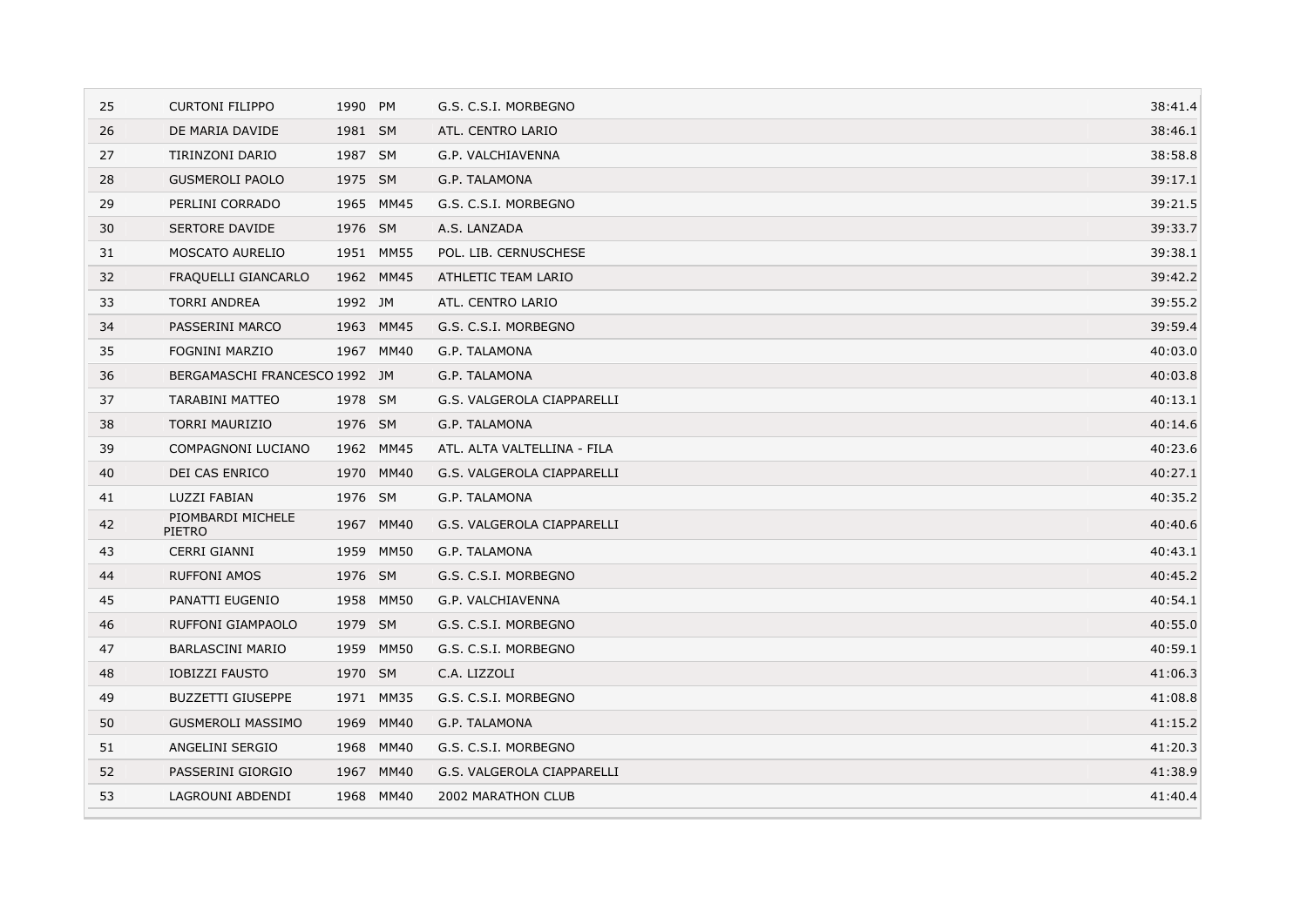| 54 | <b>MERISIO FRANCESCO</b>         |         | 1967 MM40 | ATHLETIC TEAM               | 41:42.6 |
|----|----------------------------------|---------|-----------|-----------------------------|---------|
| 55 | <b>VOLONTE' ELIO</b>             |         | 1956 MM50 | ATL. LECCO-COLOMBO COSTRUZ. | 41:43.8 |
| 56 | LIGARI ARMANDO                   |         | 1959 MM50 | G.P. SANTI NUOVA OLONIO     | 41:44.6 |
| 57 | LHANSOUR SAID                    | 1990 PM |           | G.S. VALGEROLA CIAPPARELLI  | 41:45.4 |
| 58 | <b>LUZZI ROBERTO</b>             |         | 1973 MM35 | G.P. TALAMONA               | 41:46.0 |
| 59 | <b>MAZZONI ANDREA</b>            | 1986 SM |           | G.P. TALAMONA               | 41:54.0 |
| 60 | <b>BAROLI VITTORIO</b>           | 1976 SM |           | G.P. TALAMONA               | 41:56.5 |
| 61 | PONTIGGIA GIANBATTISTA 1965 MM45 |         |           | G.S. VALGEROLA CIAPPARELLI  | 41:58.6 |
| 62 | CAZZOLA PAOLO                    | 1992 JM |           | G.S. C.S.I. MORBEGNO        | 41:59.9 |
| 63 | PIGHETTI GIACOMO                 | 1980 SM |           | G.P. VALCHIAVENNA           | 42:20.3 |
| 64 | DUCA FABRIZIO                    | 1982 SM |           | G.P. TALAMONA               | 42:28.1 |
| 65 | <b>FOLLA LUCA</b>                | 1982 SM |           | G.P. TALAMONA               | 42:35.1 |
| 66 | PANDIANI MARZIO                  | 1978 SM |           | POL. PAGNONA                | 42:36.1 |
| 67 | <b>GERONIMI ARMANDO</b>          |         | 1962 MM45 | G.P. VALCHIAVENNA           | 42:37.2 |
| 68 | TANGHERLONI GIUSEPPE             |         | 1953 MM55 | G.P. SANTI NUOVA OLONIO     | 42:55.6 |
| 69 | DELLA RODOLFA CESARE             |         | 1968 MM40 | A.S. LANZADA                | 42:57.3 |
| 70 | NANI GIAN LUCA                   |         | 1970 MM40 | A.S. LANZADA                | 42:58.3 |
| 71 | <b>FRATE FABRIZIO</b>            |         | 1967 MM40 | G.P. SANTI NUOVA OLONIO     | 43:23.6 |
| 72 | <b>TARABINI SALVATORE</b>        |         | 1952 MM55 | G.S. VALGEROLA CIAPPARELLI  | 43:29.1 |
| 73 | <b>CERRI GINESIO</b>             |         | 1960 MM50 | G.P. TALAMONA               | 43:31.5 |
| 74 | DE BERNARDI LUCA                 | 1977 SM |           | G.P. TALAMONA               | 43:49.0 |
| 75 | <b>GAGGI DONATO</b>              |         | 1962 MM45 | G.S. VALGEROLA CIAPPARELLI  | 43:51.3 |
| 76 | <b>NAVA MASSIMO</b>              |         | 1968 MM40 | G.S. C.S.I. MORBEGNO        | 43:52.3 |
| 77 | <b>GUSMEROLI AMOS</b>            |         | 1962 MM45 | G.P. TALAMONA               | 43:53.5 |
| 78 | <b>GUSMERINI ROBERTO</b>         | 1982 SM |           | G.P. TALAMONA               | 43:54.8 |
| 79 | <b>TOSARINI ALBERTO</b>          |         | 1969 MM40 | <b>RUNNERS COLICO</b>       | 44:00.3 |
| 80 | NESOSSI CHRISTIAN                | 1991 JM |           | G.P. VALCHIAVENNA           | 44:08.8 |
| 81 | SPEZIALE MARCO                   |         | 1967 MM40 | G.S. C.S.I. MORBEGNO        | 44:09.4 |
| 82 | FASCENDINI GABRIELE              | 1983 SM |           | G.P. SANTI NUOVA OLONIO     | 44:19.0 |
|    |                                  |         |           |                             |         |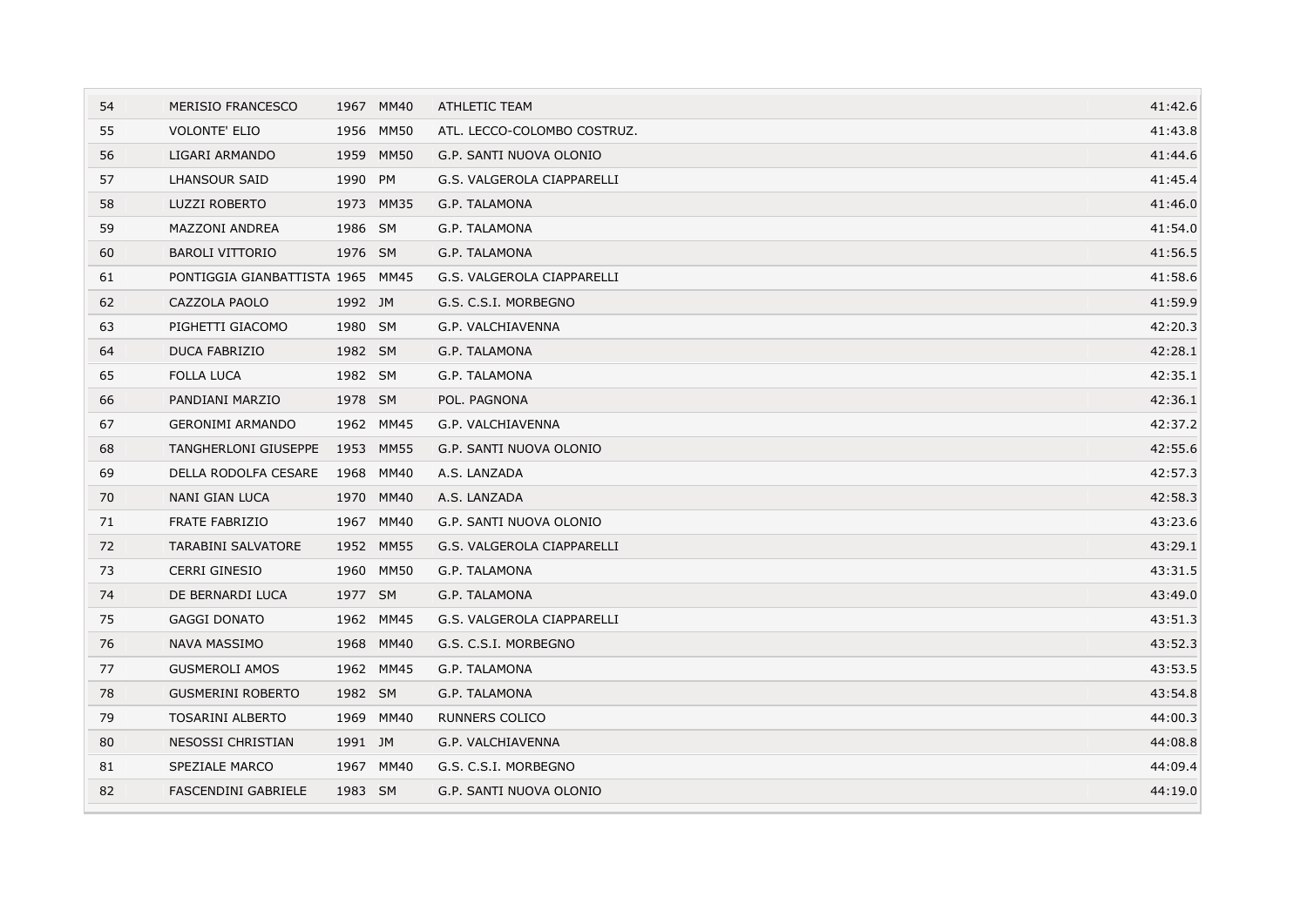| 83  | CIAPPONI DANIELE           | 1958 MM50           | G.S. C.S.I. MORBEGNO        | 44:19.7 |
|-----|----------------------------|---------------------|-----------------------------|---------|
| 84  | URBANI DANIELE             | 1992 JM             | U.S. BORMIESE ATL.          | 44:24.3 |
| 85  | <b>BRISA MATTEO</b>        | 1983 SM             | G.P. TALAMONA               | 44:37.0 |
| 86  | <b>GUGLIELMANA FILIPPO</b> | 1991 JM             | G.P. VALCHIAVENNA           | 44:37.9 |
| 87  | <b>CURTONI GIANNI</b>      | 1968 MM40           | MERA ATHLETIC CLUB          | 45:09.9 |
| 88  | CORAZZA ROBERTO            | 1966 MM40           | G.S. VALGEROLA CIAPPARELLI  | 45:10.7 |
| 89  | PEDEFERRI EUGENIO          | 1950 MM60           | A.S. CANTURINA POL. S.MARCO | 45:26.4 |
| 90  | PASINI SILVANO             | 1956 MM50           | G.P. VALCHIAVENNA           | 45:31.0 |
| 91  | BARILANI ADRIANO           | 1958 MM50           | G.P. SANTI NUOVA OLONIO     | 45:47.4 |
| 92  | MINENI MATTIA              | 1992 JM             | U. ATL. VALTROMPIA          | 45:51.4 |
| 93  | CIAPONI COSTANTE           | 1944 MM65           | G.P. TALAMONA               | 45:55.2 |
| 94  | <b>BAMUNUGE ALVIN</b>      | 1992 JM             | U. ATL. VALTROMPIA          | 46:03.2 |
| 95  | <b>BOLLA ANTONELLO</b>     | 1950 MM60           | ATHLETIC TEAM LARIO         | 46:06.6 |
| 96  | <b>TARCHINI ENRICO</b>     | MM40<br>1970        | G.S. C.S.I. MORBEGNO        | 46:18.6 |
| 97  | <b>GUSMEROLI STEFANO</b>   | 1978 SM             | G.S. C.S.I. MORBEGNO        | 46:28.6 |
| 98  | <b>FRANSCI GIANNI</b>      | 1959 MM50           | G.S. C.S.I. MORBEGNO        | 46:32.2 |
| 99  | PERLINI DAVIDE             | 1970 MM40           | G.P. TALAMONA               | 46:53.7 |
| 100 | <b>LEONI CARLO</b>         | 1959 MM50           | G.S. C.S.I. MORBEGNO        | 47:29.9 |
| 101 | <b>GUSMEROLI GIORDANO</b>  | 1959 MM50           | G.P. TALAMONA               | 47:38.4 |
| 102 | RUFFONI GIOVANNI           | 1968 MM40           | G.S. C.S.I. MORBEGNO        | 47:49.4 |
| 103 | MATTARUCCHI PIETRO         | <b>MM50</b><br>1956 | G.S. VALGEROLA CIAPPARELLI  | 48:03.9 |
| 104 | LORENZONI MATTEO           | 1974 MM35           | G.P. TALAMONA               | 48:08.6 |
| 105 | TONDINI PIERLUIGI          | 1968<br>MM40        | G.S. C.S.I. MORBEGNO        | 48:14.2 |
| 106 | CASPARRI ANTONIO           | 1963 MM45           | 2002 MARATHON CLUB          | 49:30.1 |
| 107 | PIGANZOLI MAURIZIO         | 1954 MM55           | G.S. VALGEROLA CIAPPARELLI  | 49:30.5 |
| 108 | ZACCAGNI ANDREA            | 1966 MM40           | POL. PAGNONA                | 49:44.6 |
| 109 | POZZI CRISTIAN             | 1982 SM             | U.S. BORMIESE ATL.          | 49:45.8 |
| 110 | <b>VEDOVATTI FABIO</b>     | 1962 MM45           | 2002 MARATHON CLUB          | 50:07.1 |
| 111 | FEROLA IVO                 | 1969 MM40           | G.S. C.S.I. MORBEGNO        | 50:08.0 |
|     |                            |                     |                             |         |